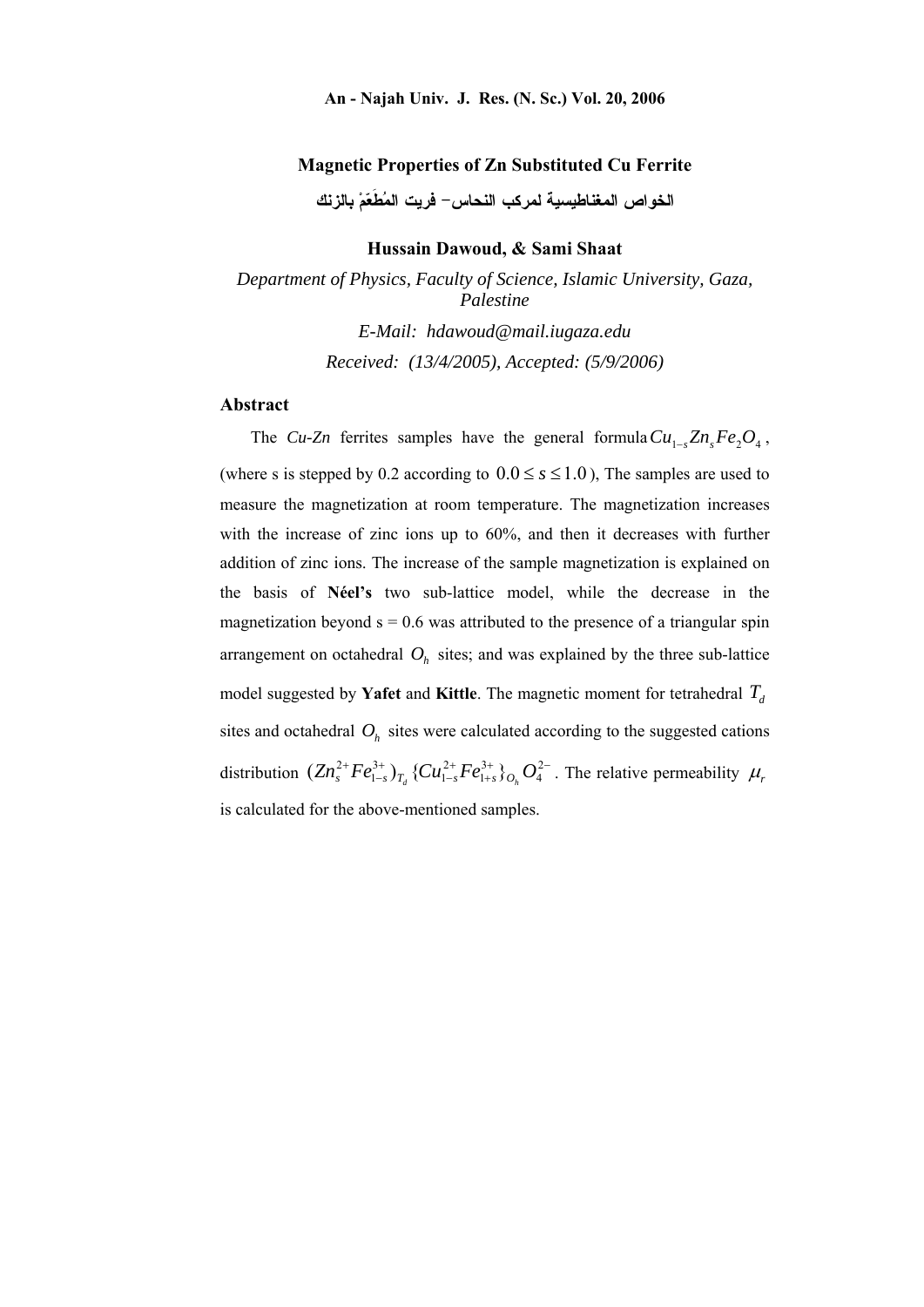يهدف هذا البحث إلى قيـاس شدة التمغنط لعينـات مـن نحـاس-ز نـك فر يـت ذات الصـيغة  $\frac{1}{2}$ العا*مة* $\frac{1}{2}$  عند در جه (1000 – 200) ، حيث s تتدرج بمقدار ٠.٢ حسب () 1.0  $\frac{1}{2}$  عند در جه حرارة الغرفة ووجد أن شدة التمغنط تزيد مع زيادة أيونات الزنك حتى 0.6 = s، ثم أنها تقل مع زيدة أيونسات الزنسك. قد نوقشت الزيبادة في شيدة التمغينط عليي أسياس نميوذج نييل (Néel's two sub-lattice)، بينما نوقش النقص في شدة التمغنط بعد ٦. • = s خلال وجود ترتيــب الـــزاوي ( spin) فـــي الموقـــع الثمـــاني علـــي أســـاس نمـــوذج يافــت و كيتـــل للموقع المغناطيسي العزم حساب تم كذلك .)Yafet and Kittle three sub-lattice model)  $\big\}^*_{\scriptscriptstyle{r_{\rm s}}} \big\rangle_{O_{\rm a}} O_4^{2-}$ الرباعي والثماني حسب التوزيـع الكاتيوني المقترح  $^{+}$  $\overline{a}$  $^{+}$  $\overline{a}$  $+ E_2^3$   $+ \sqrt{(C_1^2 + E_2^3)}$   $\sqrt{2}$ 4 3 1 2 1 3  $1. \left( Zn_s^{2+}Fe_{1-s}^{3+}\right)_{T_d}\left\{ Cu_{1-s}^{2+}Fe_{1+s}^{3+}\right\} _{O_h}O_{1}$ وكذلك حساب النفاذية المغناطيسية <sub>معالم</sub> المعطاة.

# **1. Introduction**

The magnetic and electric properties of ferrite materials strongly depend upon their chemical and physical structure. This would help to determine the precise configuration of the atoms and the ions in the ferrimagnetic semiconductor  $(1)$ .

The magnetic properties are crucial in selecting materials for various applications, such as the transformer cores, low-frequency inductors and deflection systems in TV circuits. Among the technically important ferrites are the mixed *Zn-*ferrites. Zinc witch is substituted in ferrites has been extensively studied by  $(2-6)$ . It is shown that exceptional properties were obtained when Zinc is substituted  $Fe<sub>3</sub><sup>+</sup>$  ions in tetrahedral sites. Zinc as non-magnetic divalent ions that occupy essentially tetrahedral sites when substituted in ferrites. No systematic study has been performed of cations distribution and the magnetization of *Cu-Zn* ferrites; therefore, in the present work we will study the magnetization *M* and the relative permeability  $\mu_r$  of mixed *Cu-Zn* ferrites. The results of this study are presented in this paper.

An - Najah Univ. J. Res. (N.Sc.) Vol. 20, 2006 -

**ملخص**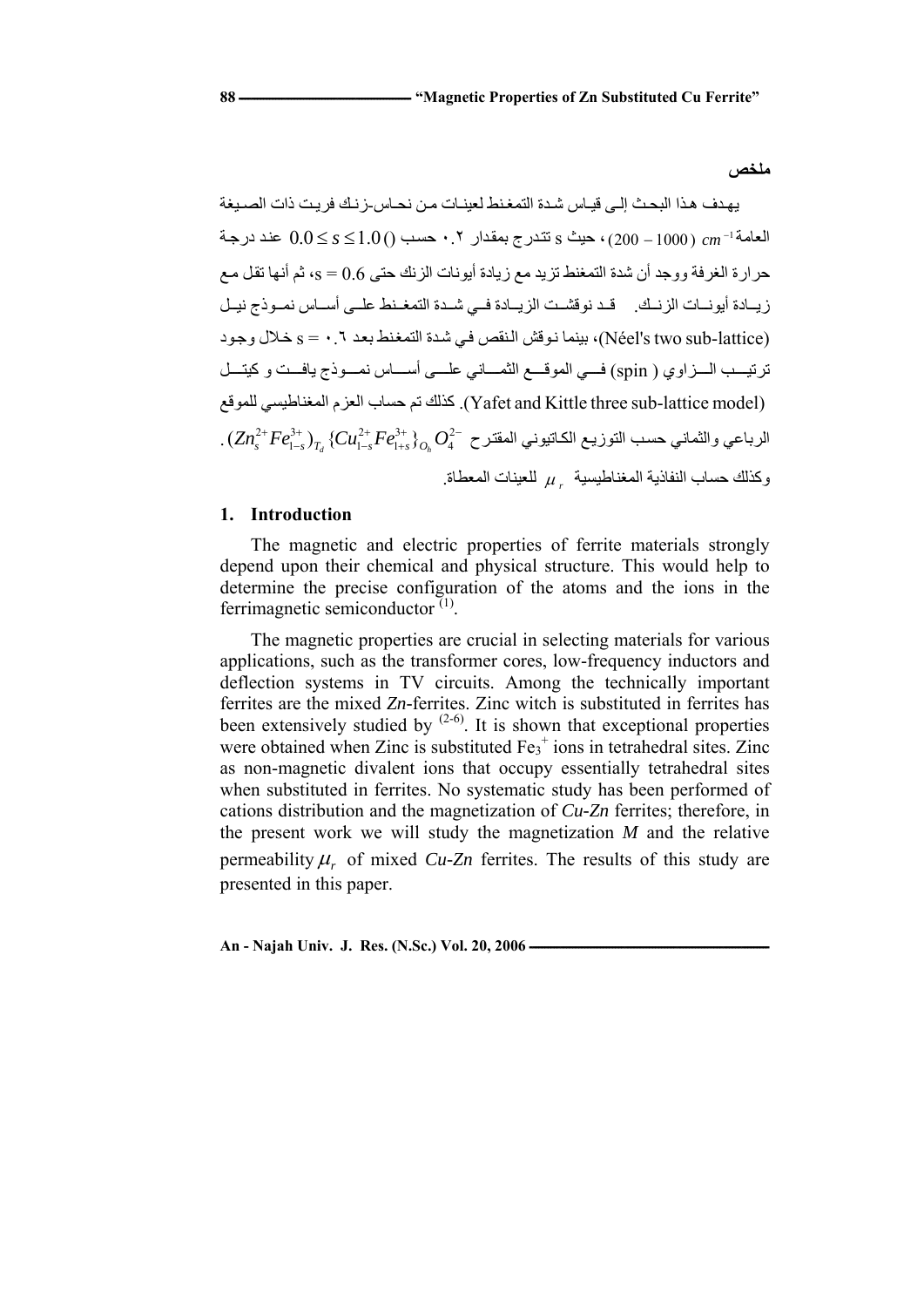# **2. Experimental**

Polycrystalline mixed ferrites have the general formula  $Cu_{1-s}Zn_sFe_2O_4$ , (where s is stepped by 0.2 according to  $0.0 \le s \le 1.0$ ), were prepared by the conventional standard double sintering ceramic method  $(7)$ . Ferric oxide (99.8 %pure), Zinc oxide (99.9% pure) and copper oxide (99.9% pure) were weighted and mixed and then grounded to a very fine powder for *5* hours, then the mixed powder oxides presintered at  $750^{\circ}$ C using Laboratory Furances for 3 hours soaking time. Then the prefired powder was ground well for 3 hours by using a small quantity of butyl alcohol as a binding material, samples were pressed with hydraulic press under constant pressure of  $(3x10<sup>8</sup>Pa)$ , in the form of a torodial shape with an external diameter 8.2 *mm*, and internal diameter 4.8 *mm*, and thickness 3-5 *mm*. All samples were sintered at  $1100^{\circ}$ C for soaking time of 5 hours. After sintering, the samples left to be cooled gradually at room temperature.The magnetization (*M*) was determined as a function of the applied magnetizing current passing through the primary coil which changed in the range (0-2)*A* at room temperature and an applied frequency  $v = 10KHz$ . The corresponding applied magnetic field, *H*, varied in the range  $(0-510 A \cdot m^{-1})$ . The measurements of the magnetization *M* and the relative permeability  $\mu$ , are based on **Faraday's** law of electromagnetic induction. This concept was applied to the toroidial specimen of the  $Cu - Zn$  ferrite and used as a core of two coils . This would transfer the induced magnetic field that caused by the current passed throughout primary coil. The field leads to raise the current in the secondary coil.

# **3. Results and Discussion**

# *3.1 Magnetization Study*

The relation between the net magnetization  $M(A.m^{-1})$  and the applied magnetic field intensity  $H(A.m^{-1})$  for the ferrite samples of the system  $Cu_{1-s}Zn_sFe_2O_4$  are curried out at room temperature. The

 **<sup>-</sup> An - Najah Univ. J. Res. (N. Sc.) Vol. 20, 2006**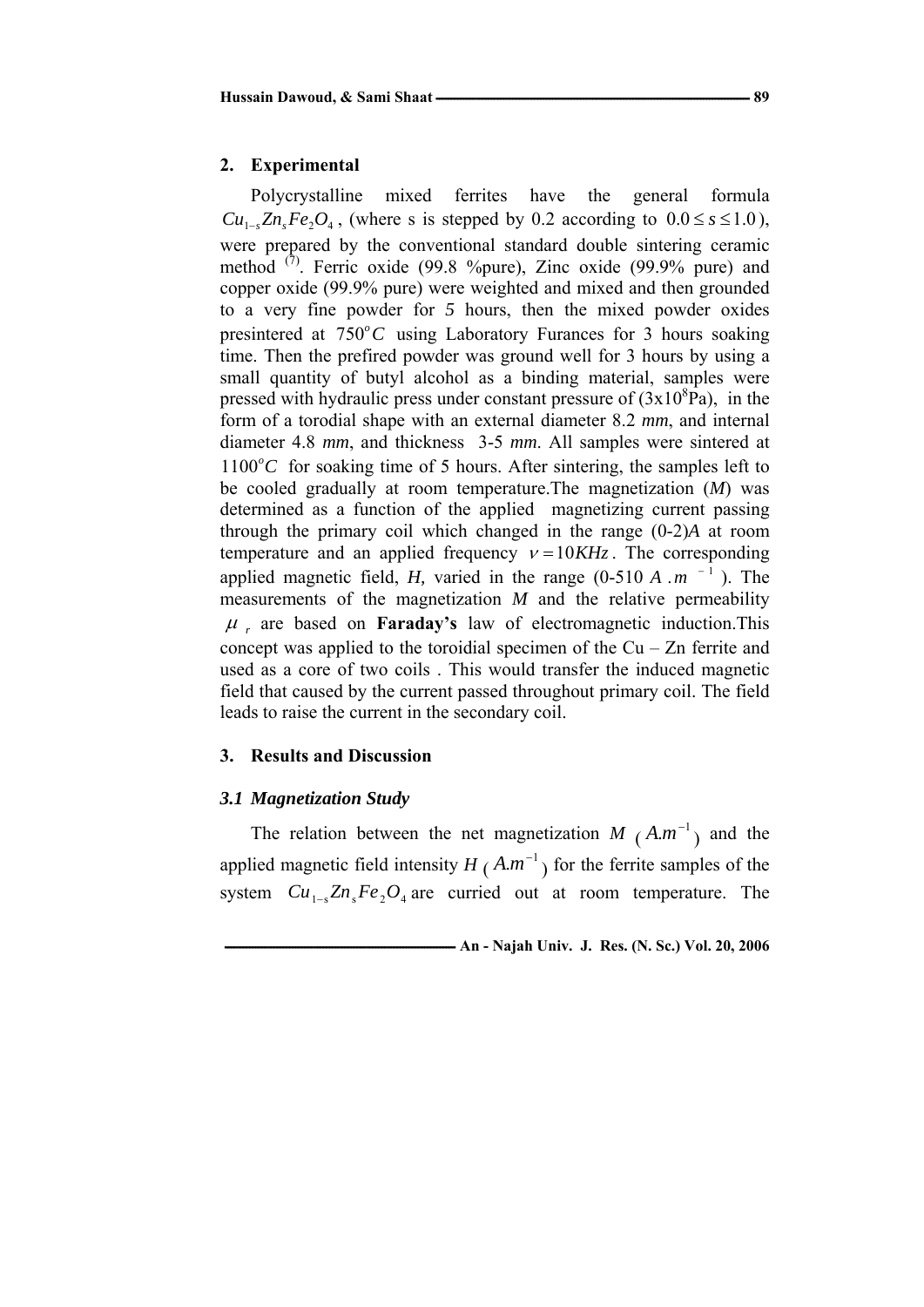obtained results for the ferrite samples with  $s \le 0.6$  and samples with s > 0.6 are illustrated in figures (1 and 2) respectively. In general, the magnetization increases with increase of the applied field for all samples. However, the samples of,  $s > 0.6$ , of low magnetization are expected to be paramagnetic at room temperature.

In the range of the applied magnetic field, H, under consideration( $0 -$ 510Am-1 ), the measured magnetization M of the samples do not reach a saturation of magnetization.



**Figure (1):** Change of *M* with *H* for the samples with  $s = 0.0, 0.2, 0.4$ and 0.6.

An - Najah Univ. J. Res. (N.Sc.) Vol. 20, 2006 **·**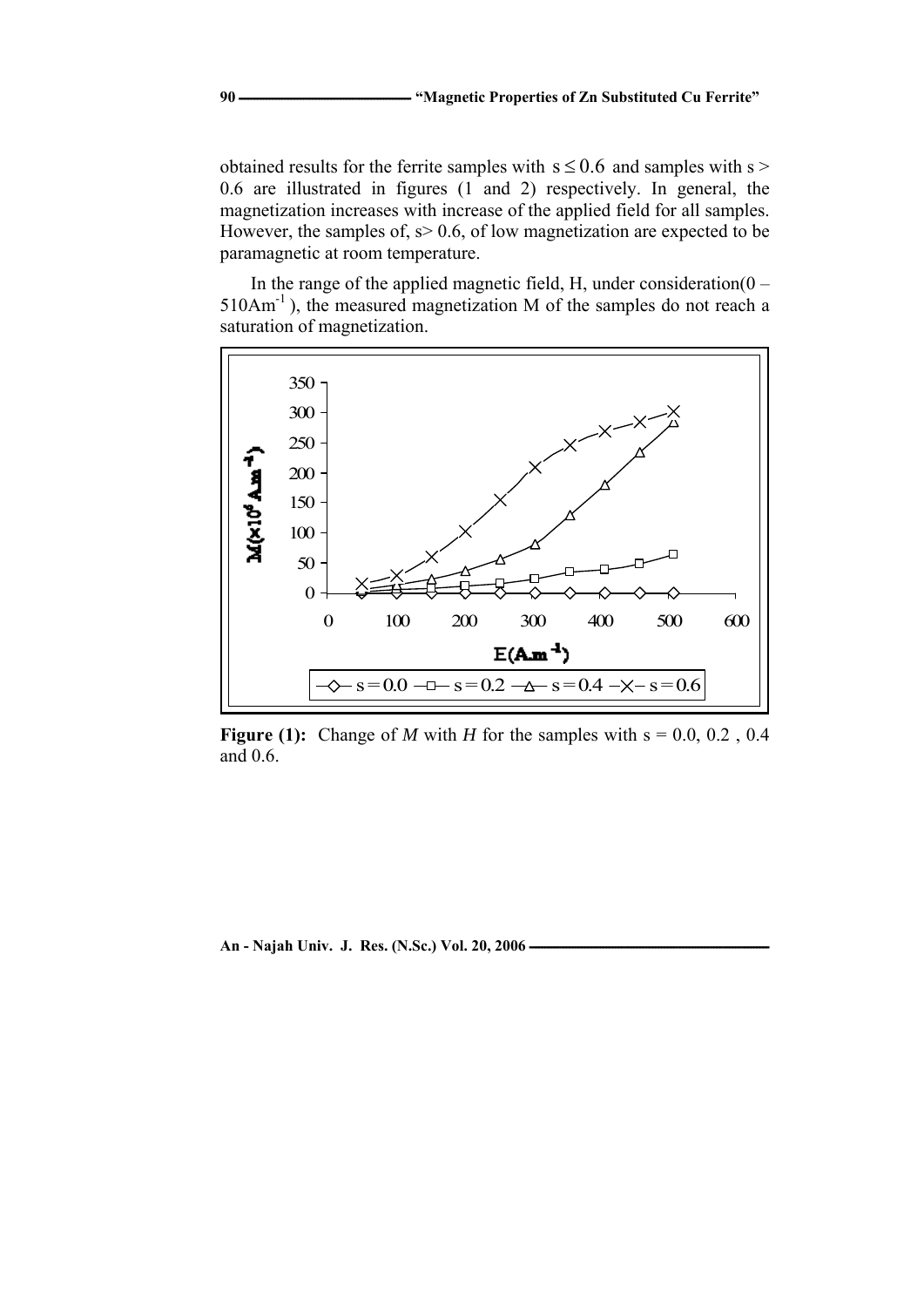

**Figure (2):** Change of *M* with *H* for the samples with  $s = 0.8$  and 1.0.

The saturation of magnetization (8) of mixed Cu-*Zn* spinel ferrites at the absolute zero point would be expected to increase with increase of the  $Zn^{2+}$  ions. Thus, the remarkable fact appears that, the substitution of the magnetic ions in a ferrimagnetic materials by the non-magnetic ions such as  $Zn^{2+}$  can lead to an increase in the saturation of magnetization <sup>(1)</sup>.

Fig. (3) shows the variation of M with the Zn content for different fields. From this figure, it is noticed that, the net magnetization *M* increases with the addition of the  $Zn^{2+}$  ions. This behavior was for all samples with  $s \le 0.6$ , while the samples with  $s > 0.6$  showed a very low net magnetization. The present results agreed well with the results obtained earlier by other groups (8-14)*.* 

Increasing the net magnetization when the  $Zn^{2+}$  ions increased can be explained by **Néel's** two-sublattice model of the magnetism theory of the ferrimagnetic materials (15-16), in this model **Néel** considered that a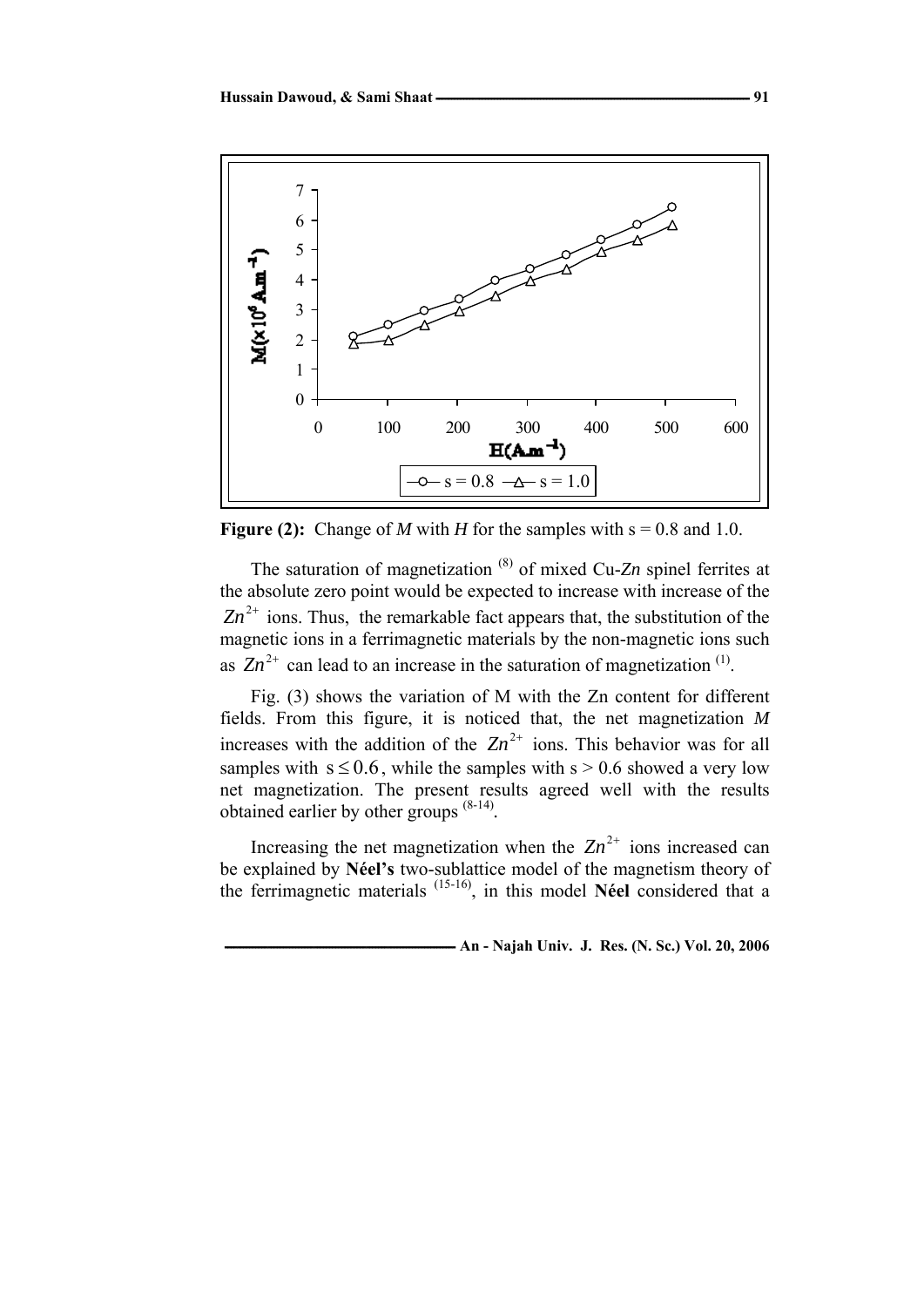ferrimagnetic crystal lattice could be divided into two magnetic sublattices or groups, i.e.  $T_d$  and  $O_h$  sites, in the spinel lattice structure, where their magnetic moments are not equal, as shown in the figure (4), so that, a net magnetic moment is found. This happens either because they are made from elements in different ionic state, e.g.  $Fe^{2+}$  and  $Fe^{3+}$ , or from different elements in the same or different ionic states, e.g.  $Cu^{2+}$  and  $Fe^{3+}$  <sup>(17)</sup>. **Néel's** type of spin arrangements is favored up to 50% of zinc ions existing in the samples  $(18-20)$ .

The drop in the net magnetization for samples with  $s > 0.6$  is due to the occurrence of the non-collinear spin structure, as a result, some sort of triangular, antiferromagnetic, or other spin arrangements occur within the  $O_h$  sublattice and hence decreasing the net moment. This could not be explained on the basis of **Néel's** two-sublattice model, but by the three-sublattices model that was suggested by **Yafet** and **Kittel**(18). According to this model



Figure (3): Variation of M with the Zn composition, s, for different values of  $H(A.m^{-1})$ 

An - Najah Univ. J. Res. (N.Sc.) Vol. 20, 2006 *an*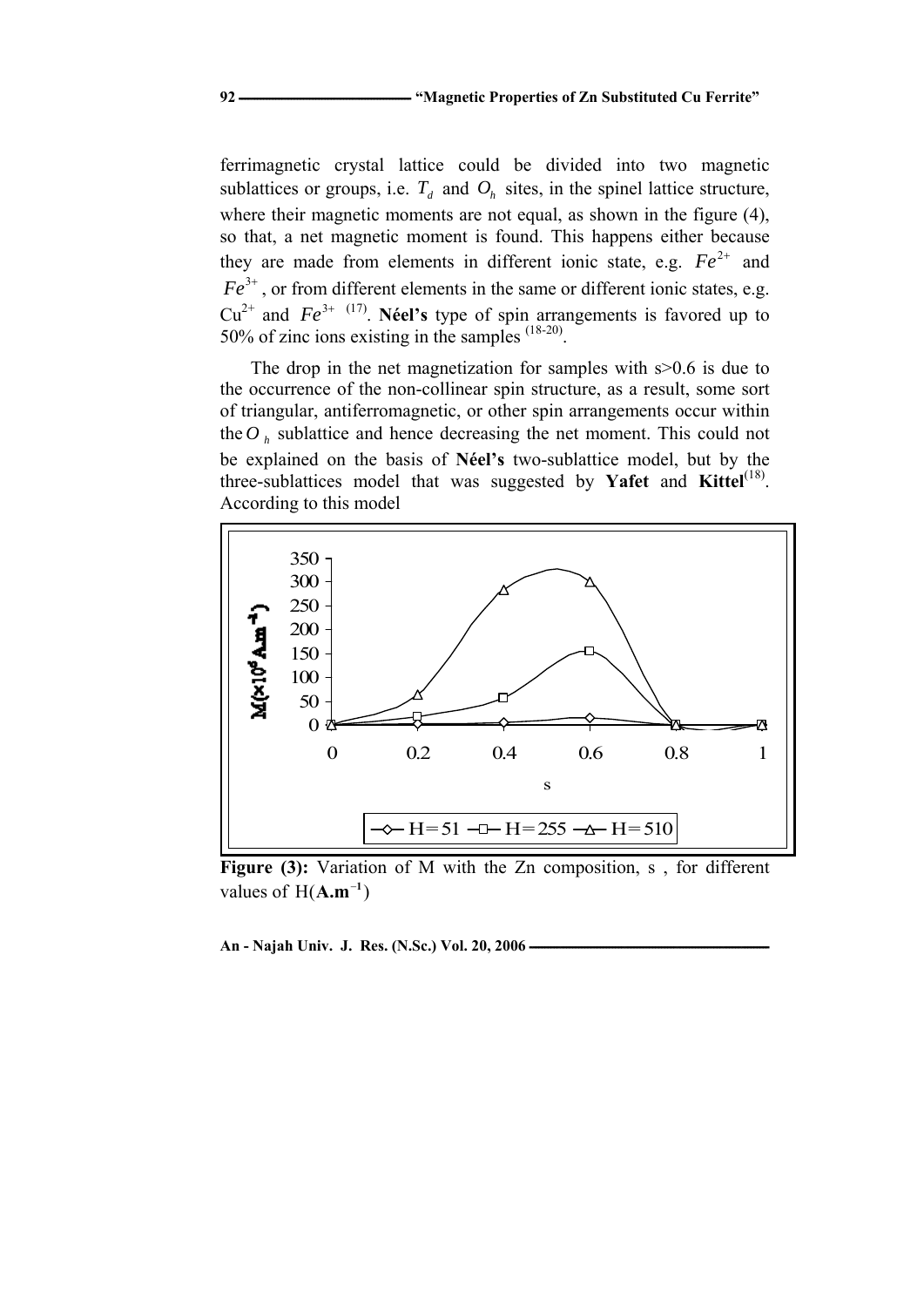

**Figure (4):** Distribution of magnetic moments at the  $T_d$  sites and the  $O_h$ sites.

the spin arrangements are the triangular arrangement and can be developed by supposing that,  $O_h$  sublattices are subdivided magnetizations  $M_{O_1}$  and  $M_{o}$ , respectively. As shown in figure (5),  $M_{o}$  and  $M_{o}$  canted at an angle  $\theta$  that changes from  $0^{\circ}$  to 180° with respect to  $M_T$ . The magnitude of the angle  $\theta$  is given by:

$$
\theta = \cos^{-1}(-\frac{N_{TO}}{2N_{OO}})
$$
  
where

 $M_{O_1}$  is the intensity of the intrinsic magnetization within the  $O_1$  sites.  $M_{O_2}$  is the intensity of the intrinsic magnetization within the  $O_2$  sites.  $M<sub>T</sub>$  is the intensity of the intrinsic magnetization within the  $T<sub>d</sub>$  sites.  $N_{TO}$  is the molecular magnetization field constant for the next nearest neighbor interactions between the  $T_d$  sites and the  $O_h$  sites, but  $N_{oo}$  is the molecular magnetization field constant for the next neighbor interactions within the  $O<sub>h</sub>$  sites. Certainly the above equation provided that,  $N_{T0}$  < 2 $N_{OO}$ , however, when  $N_{T0}$  > 2 $N_{OO}$  the result is that, the angle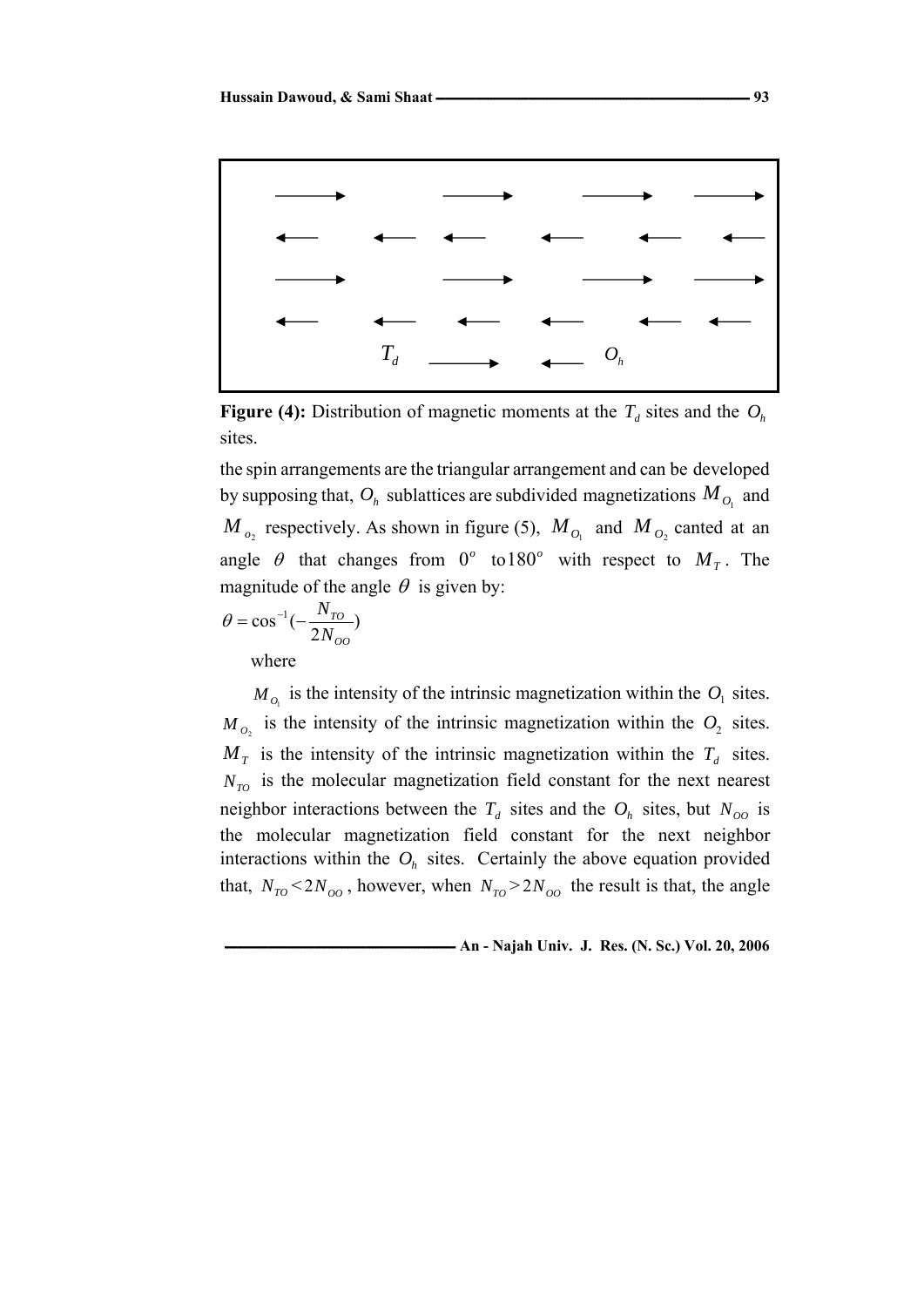

 $\theta$  will be very small. Then  $T_d$  and  $O_h$  sublattices magnetizations are antiparallel tend to make the net magntization to be weaker.

**Figure (5):** Triangular spin arrangements.

Owing to the presence of the non-magnetic  $Zn^{2+}$  ions at the  $T_d$ sites, the net magnetization of the  $T_d$  lattice will be smaller than in the simple ferrite, where, the  $Fe^{3+}$  ions have the largest magnetic moment that positioned at the  $O_h$  sites. When the  $Zn^{2+}$  ions increase the cations distribution is not altered, but the interaction between the  $T_d$  and the  $O_h$ sublattices will be weak. The interaction between  $O_h$  and  $O_h$  sublattices undergose a change in its tendency from ferrimagnetic state to antiferromagnetic state <sup>(19-20)</sup>. This behavior is related to the increase of the non-magnetic ions  $(Zn^{2+})$  in the ferrite compositions <sup>(21-23)</sup> that the

An - Najah Univ. J. Res. (N.Sc.) Vol. 20, 2006 *An*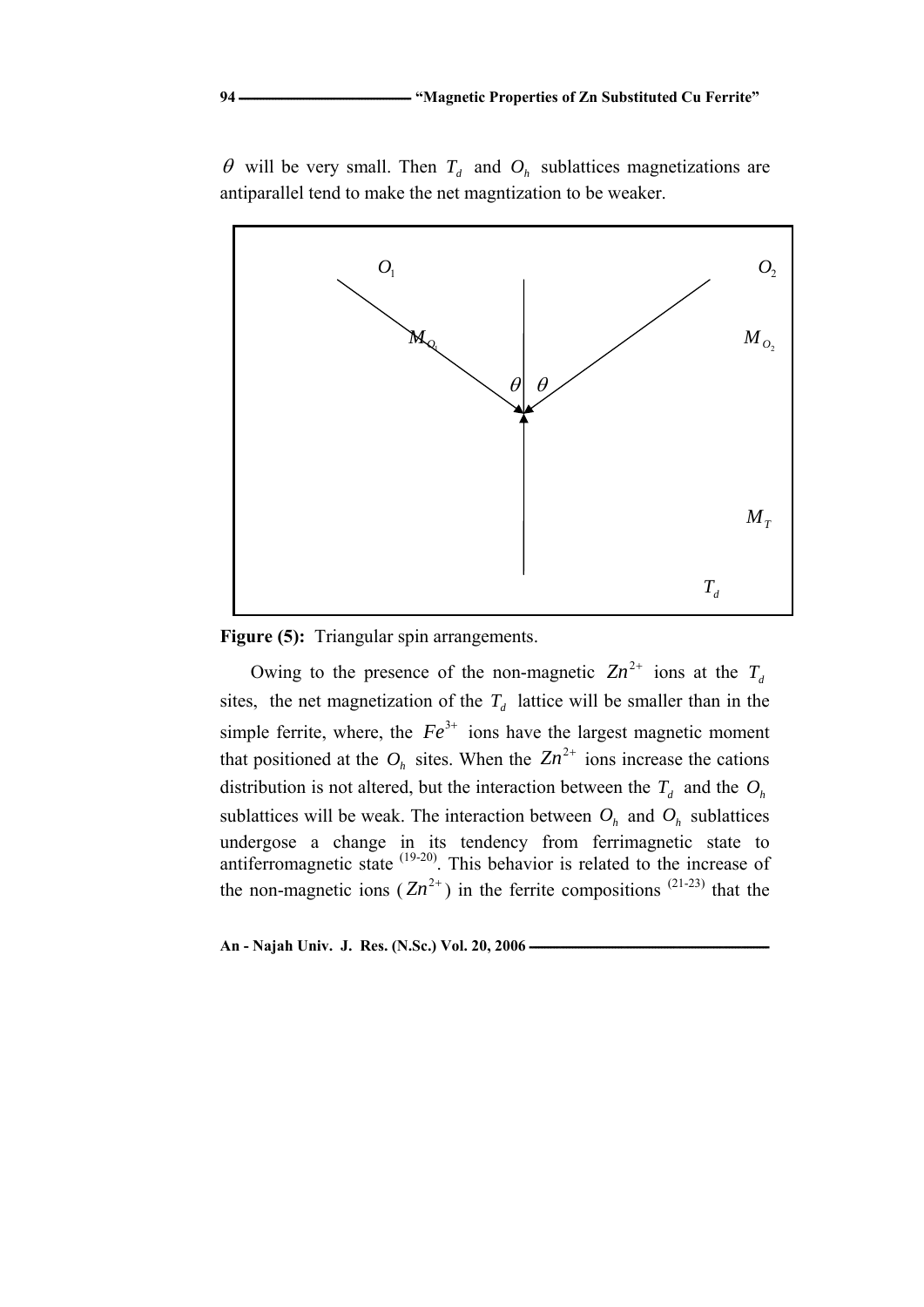*Zn* spinel ferrite in the bulk form gives a normal spinel ferrite with the  $Zn^{2+}$  ions at the  $T_d$  sites. Also the  $Fe^{3+}$  ions at the  $O_h$  sites behave antiferrimagnetic below 9.5*K* and paramagnetic above this temperature. Thus, the change of the net magnetic moment  $\mu_{net}$  with the  $Zn^{2+}$  ions will then correspond to the triangular of spins on the  $O<sub>h</sub>$  sites. Similar behavior is also confirmed both experimentally and theoretically for the mixed  $Cu$ -Zn spinle ferrite by  $(10,19)$ 

The net magnetization for the ferrimagnetic materials cannot be observed and defined by the  $\mu_{net}$  per unit volume for each sample in **Bohr** magnetons unit  $\mu_B$ . The  $\mu_{net}$  in **Bohr** magnetons could be calculated according to the suggested cations distribution as follows (19).

$$
(Zn_s^{2+}Fe_{1-s}^{3+})_T\{Cu_{1-s}^{2+}Fe_{1+s}^{3+}\}_O\,O_4^{2-}
$$

According to the above form, the magnetic moment for the  $T<sub>d</sub>$  sites,

 $\mu_{\text{r}}$ , and the  $O_h$  sites,  $\mu_{\text{O}}$ , were calculated using the following equations (17,24)

$$
\mu_{\scriptscriptstyle T} = 2(1 - \mathrm{s})S_{\scriptscriptstyle m}\mu_{\scriptscriptstyle B} \tag{1}
$$

$$
\mu_o = [(1 - s)S'_m + (1 + s)S_m]2\mu_B
$$
\n(2)

with  $S_m = 5/2$  and  $S'_m = 1/2$  are the spin quantum number of the  $Fe^{3+}$  ions and the  $Cu^{2+}$  ions, respectively, where the  $Zn^{2+}$  ions are diamagnetic ions which have a zero spin quantum number.

Therefore the net magnetic moment  $\mu_{net}$  is given by <sup>(17,24)</sup>

$$
\left|\vec{\mu}_{net}\right| = \left|\vec{\mu}_o\right| - \left|\vec{\mu}_T\right| \tag{3}
$$

The calculated values of  $\mu_{\tau}$ ,  $\mu_{\theta}$  and  $\mu_{\eta_{\text{net}}}$  are listed in table (1) and their variation with the composition s is depicted in figure (6). The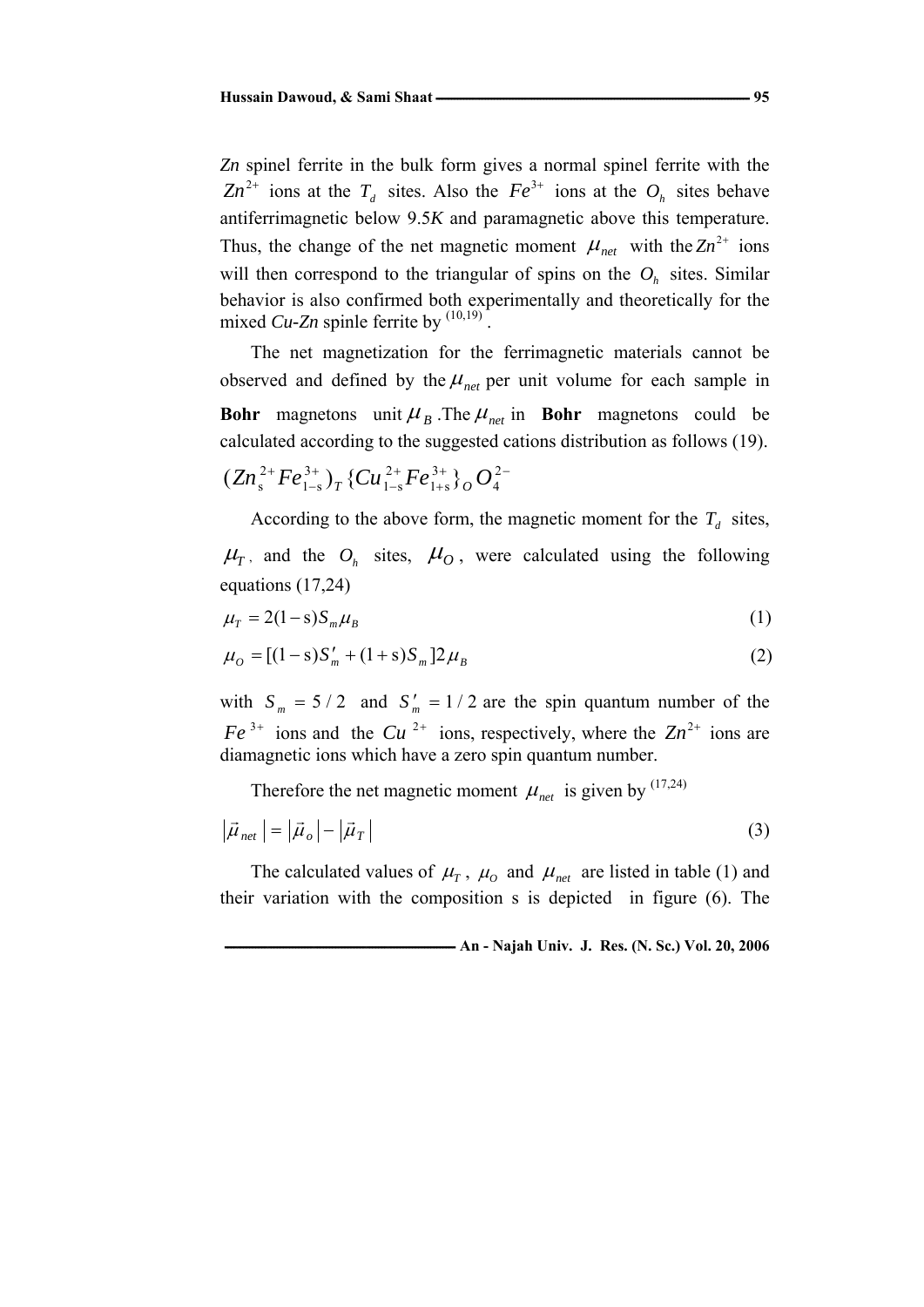variation of  $\mu_{net}$  with the composition s could be explained by assuming that, when s increases the relative number of the  $Fe<sup>3+</sup>$  ions are increased on the  $O_h$  sites, and shows a decrease on the  $T_d$  sites. This tends to increase  $\mu_0$ , hawever,  $\mu_T$  will be decreased. Theorefore, the  $\mu_{net}$ should rise linearly with the  $Zn^{2+}$  ions up to a value of  $10\mu_B$  per molecule for  $s = 1.0$ , in this sample all the divalent magnetic ions are replaced by the  $Zn^{2+}$  ions. Table (1) illustrates that, as the composition s is increased the  $\mu_r$  will be reduced by 100%, while  $\mu_o$  and the  $\mu_{net}$  is increased by 66.67 % and 90 %, respectivily.

**Table (1):** Calculated values of  $\mu_{\tau}$ ,  $\mu_{\theta}$  and  $\mu_{\text{net}}$  according to the cations distribution of the mixed *Cu-Zn* spinel ferrite.

| S   | $(\mu_o)\mu_B$ | $(\mu_{T})\mu_{B}$ | $(\mu_{net})\mu_{B}$ |
|-----|----------------|--------------------|----------------------|
| 0.0 | 6              |                    |                      |
| 0.2 | 6.8            |                    | 2.8                  |
| 0.4 | 7.6            | 3                  | 4.6                  |
| 0.6 | 8.4            | 2                  | 6.4                  |
| 0.8 | 9.2            |                    | 8.2                  |
| 1.0 | 10             |                    | 10                   |

An - Najah Univ. J. Res. (N.Sc.) Vol. 20, 2006 **·**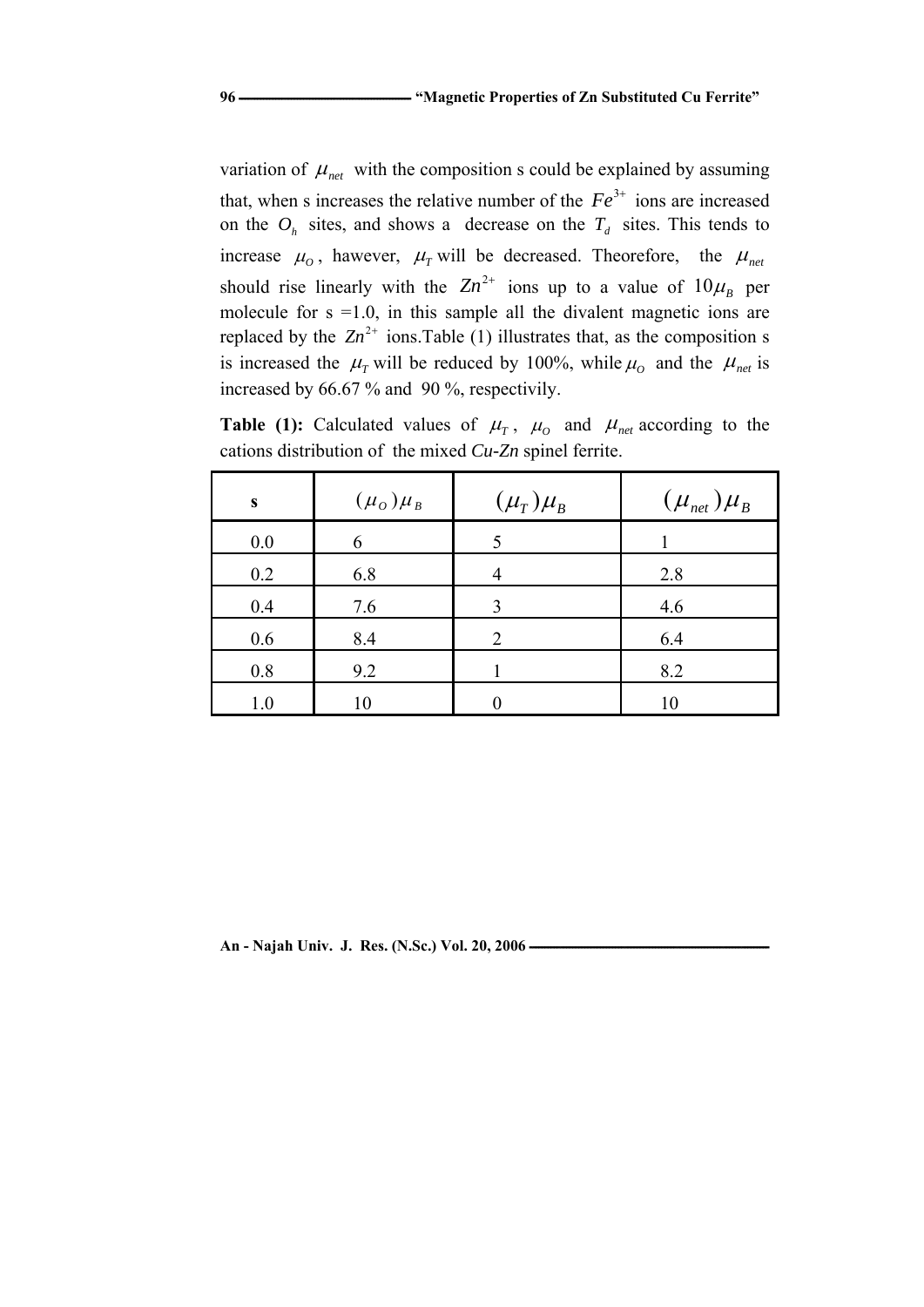

**Figure (6):** Variation of  $\mu_{T}$ ,  $\mu_{O}$  and  $\mu_{net}$  with compositions.

# *3.2 Relative Permeability*

The relative permeability  $\mu_r$  for all samples gives the description of the magnetization behavior during the change of an external applied magnetic field *H*. The ratio between the induction field *B* and the intensity of the applied magnetic field *H*, is defined as  $\mu_r = B/\mu_o H$ . The relation between *H* and  $\mu_r$  for the present ferrite samples is illustrated in figures (7 and 8). Figure (7) indicates that for the samples with  $s \le 0.6$ , the  $\mu_r$  increased with increase of the H and the  $Zn^{2+}$ ions. The increment of  $\mu_r$  could be related to the alignment effect of *H* on the ionic spins. However, increasing H causes a rapid increase of *B*, which in turn a pronounced increase of  $\mu_r$  will take place.

However, for a sample with  $s = 0.6$ , a significant hump was found at  $H = 350(A.m^{-1})$  and then decreases for an excess of magnetization. This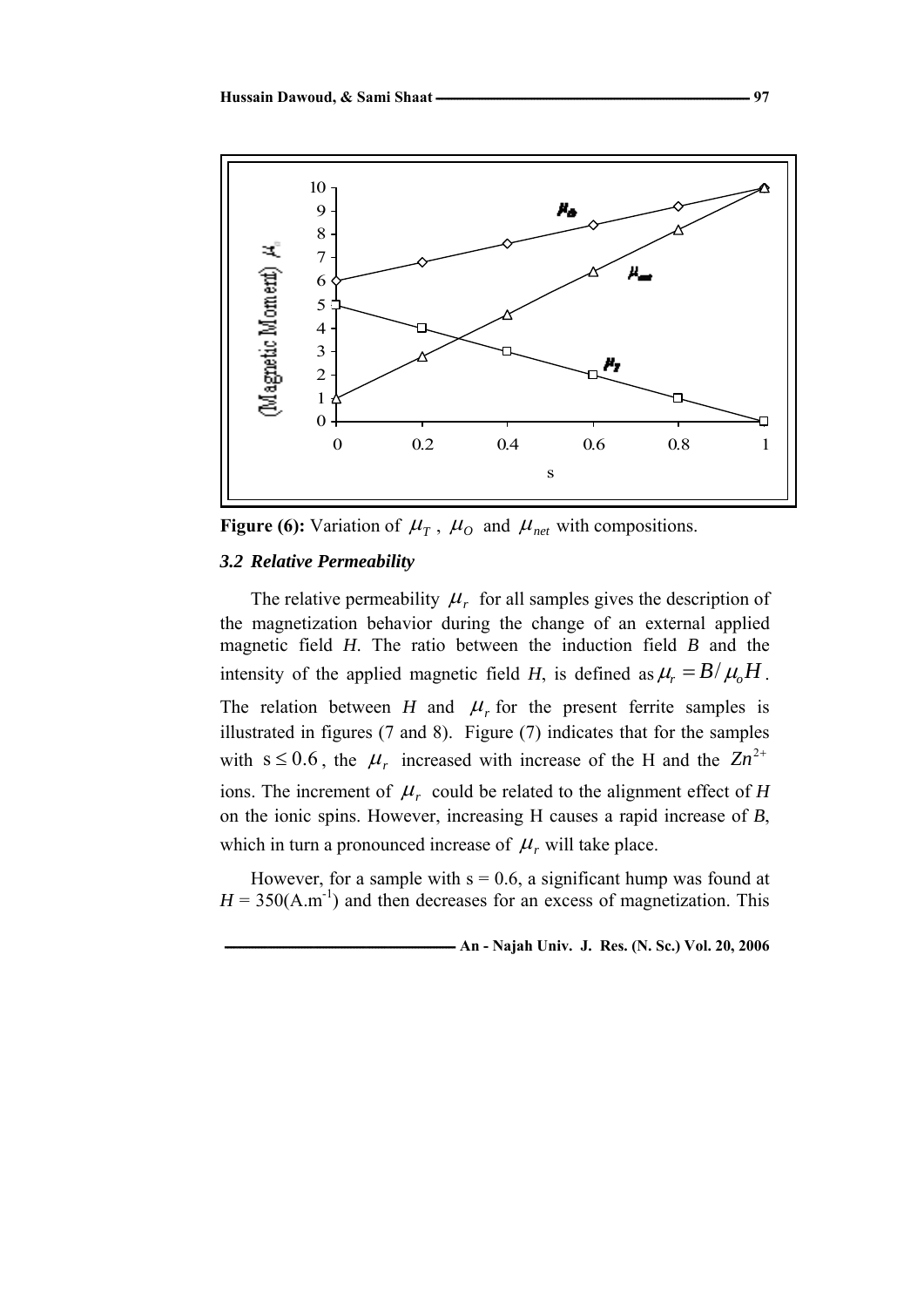behavior of decrement is due to the further increase of *H* that causes a slight increase of *B* giving rise to distinct decrease in  $\mu_r$ . This behavior is also observed for samples with  $s > 0.6$  as shown in figure (8), where the samples have very low magnetization. Similar behavior was also found for  $Li - Cu$  and  $Cu - Ti$  samples  $(8,25)$ .

#### **4. Conclusions**

The prepared samples were used to investigate the magnetization at room temperature for the applied magnetic field in the range (0 -  $510 A.m^{-1}$ ).

It is noticed that as the  $Zn^{2+}$  ions added for the samples with the composion  $s \leq 0.6$  the magnetization will be increased. This increament of the magnetization was explained on the basis of **Néel's** twosublattices-model, whereas for samples with  $s > 0.6$  the magnetization has low values in that range. This is due to the presence of a traingular spin arrangements on the  $O<sub>h</sub>$  sites according to the three – sublatic – model which was suggested by **Yafet** and **Kittel**.



**Figure (7):** Variation of  $\mu_r$  with *H* for the samples with s = 0.0, 0.2, 0.4 and 0.6.

An - Najah Univ. J. Res. (N.Sc.) Vol. 20, 2006 **·**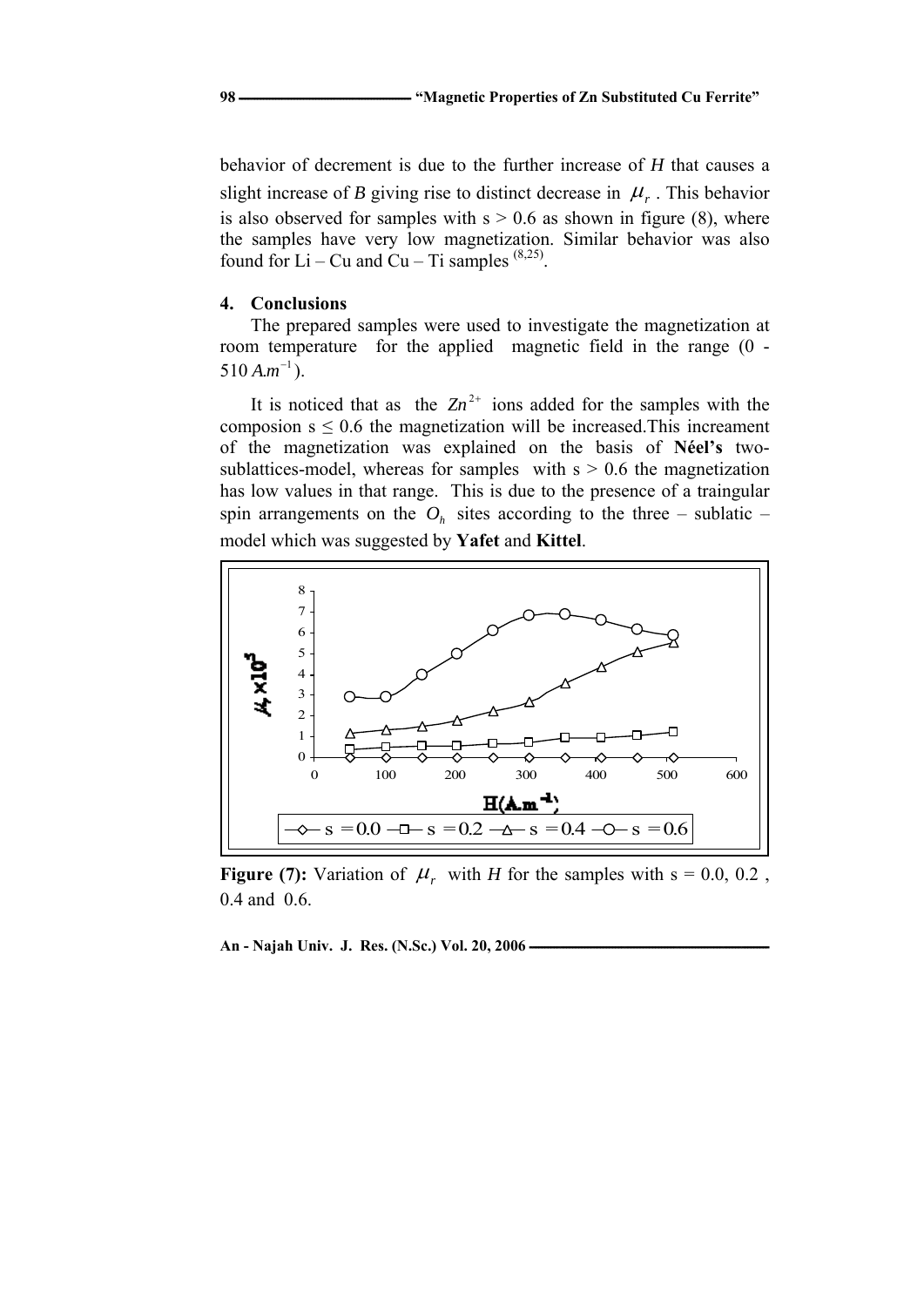



In general , the present work would give a basic undersanding for the magnetic properties of the selected samples. we would also suggest to perform further research in order to study the A.C. conductivity , initial permeapility, dielectric properties and different parameters for samples of the present work. Certanily, these parameters of the samples are basically vital important for an electronic industrial production point views.

#### **References**

- (1) E. J. W. Verwey and E. L. Helimann, *J. Chem. Phys*., **15**, (1947), 4.
- (2) S.C.Byeon, K.S.hong, J. G. Park, W. N.Kang, *J. Appl. Phys*, **81**, (1997), 7835 .
- (3) M. Drofenik, A. Znidarsic,I. Zajc, *J. Appl. Phys*., **82**, (1997), 333.
- (4) D. Revinder, *J. Appl Phys*.,**82**, (1994), 6118.
- (5) B. Gillot, M. El Guenduzi, *J.Solid State Chem*., **106**, (1993), 443.
- (6) K. Vijaya Kumar, D. Ravinder ,*Materials letters*, **52**, (2002), 166.
- (7) D. Ravinder,T. Sehagiri Rao, *Cryst.Res. Technol*, **25**, (1990), 963.